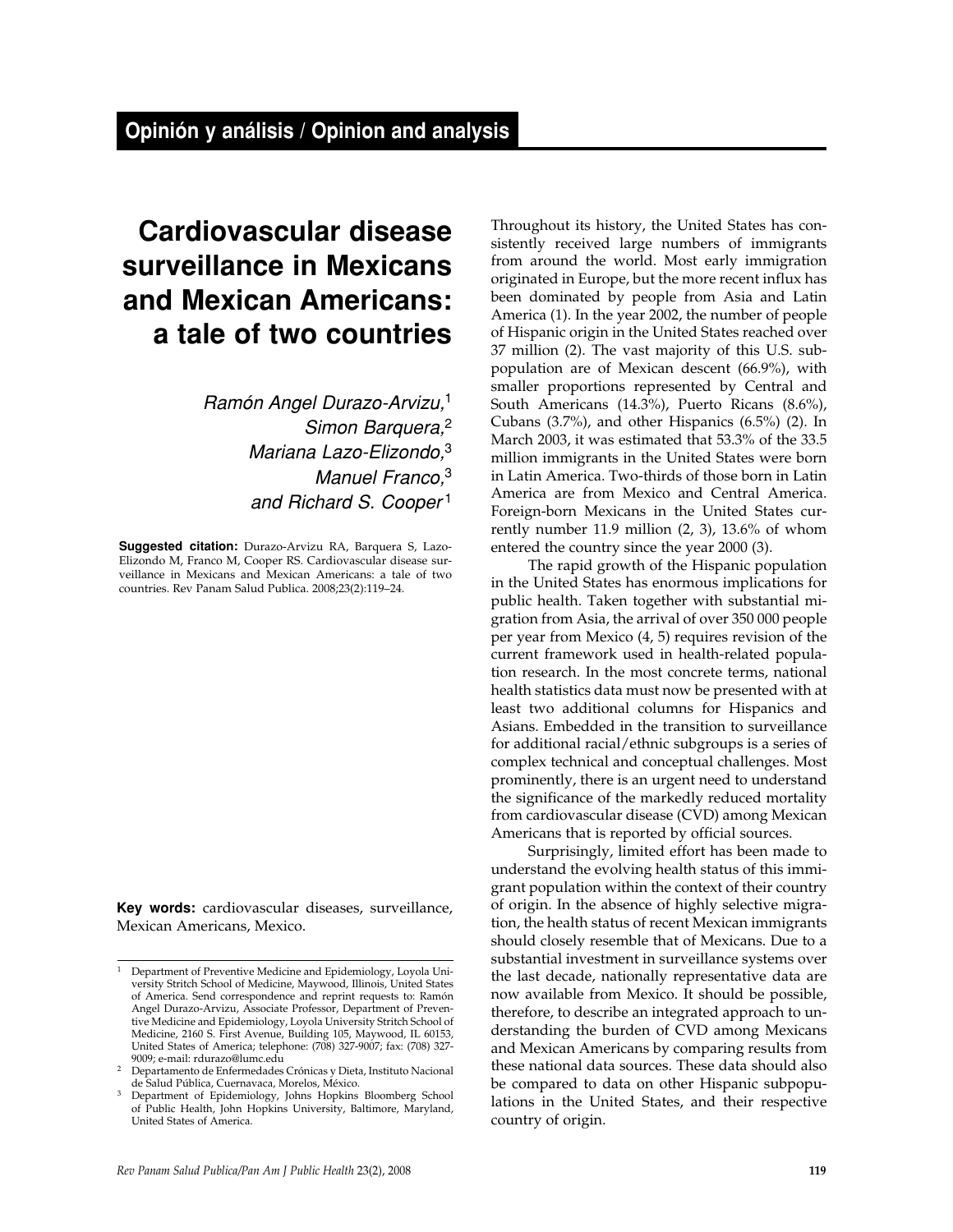# **Surveillance for CVD**

Surveillance—monitoring and reporting on major health conditions—is a core function of public health care systems, and developed countries have well-established frameworks for carrying it out. Surveillance for CVD, however, presents an unusual set of challenges (6). It requires three main components: (1) tracking of national CVD mortality, (2) monitoring of risk factors, and (3) assessment of the availability and impact of public health interventions and medical care.

**Mortality**. Cause-specific mortality trends have become the most widely used public health indicator for explaining changes in CVD epidemiology. Despite the potential risk of skewed results from inconsistent death certificate coding, these data are often the only realistic option for true national surveillance of CVD. Other measures of CVD disease occurrence, such as prevalence and incidence, are difficult to estimate accurately within a population because of a high proportion of undiagnosed cases.

**Risk factors**. Surveys based on representative samples provide the best source of data for monitoring and evaluation of CVD risk factors. Efficient methods exist for obtaining systematic population-wide prevalence rates and global CVD risk estimates based on recurring surveys such as the National Health Survey (*Encuesta Nacional de Salud*, ENSA) in Mexico (7) and the National Health and Nutrition Examination Survey (NHANES) in the United States (8). These data can also be used to guide public policy and directly inform interventions.

**Public health interventions and medical care**. Major advances are occurring in CVD clinical care. Therefore, in order to be maximally informative, CVD surveillance must provide information on CVD risk factor detection and control rates as well as treatment and care (e.g., distribution of surgical and catheter-based interventions). While treatment and control rates of hypertension, for example, can be determined from national population surveys, monitoring uptake of hospital-based medical care requires an additional system component for collecting data on individual patients as the frequency of use of cardiac procedures increases.

Over the past several decades, all three components described above have been incorporated in population sampling for European surveillance, known collectively as MONICA (multinational MONItoring of trends and determinants in CArdio-

vascular disease). Only limited use has been made of this approach in the United States, however, and no similar studies have been conducted in Mexico.

# **Secular trends in CVD**

CVD rates are changing rapidly in both industrialized and nonindustrialized countries. The United States, Canada, Australia, and most of Western Europe have all experienced declines in stroke mortality since vital statistics were first recorded in the early 20<sup>th</sup> century. National data on coronary (ischemic) heart disease (CHD) became available in the United States through changes in death certificate coding in the period after World War II. Steep increases in mortality due to CHD were then observed until 1968, when CHD mortality began to drop sharply (9). A similar decline in CHD was subsequently described in most industrialized countries, including Australia, Canada, and much of Western Europe (10). Since 1968, age-adjusted mortality from stroke has declined almost 75% in the United States, while CHD has dropped by 60% (11). It is estimated that approximately one-third to onehalf of this decline is directly related to lower levels of risk factors (12–14). Much of the remaining effect is attributed to better clinical care and tertiary prevention. Achieving reductions in CVD mortality similar to those in the United States is now one of the most important public health challenges facing nonindustrialized countries.

While effective data systems have been developed in most industrialized countries, little is known about the national CVD burden or its related trends in middle-income and poor countries (15). Numerous articles have focused on the growing CVD epidemic in these countries, highlighting the difficulties in implementing effective control strategies when medical care infrastructure is weak. A prerequisite for effective control, however, is adequate surveillance. It is unlikely that substantive, sustainable reductions in the CVD burden will be achieved without better surveillance tools to guide national CVD control strategies, most of which are based on the experiences of industrialized countries. The framework for applying these tools, which correlate trends in risk factors with disease outcomes, has been used to great advantage in many countries (16, 17).

Designed to enable similar reductions in the CVD burden among Mexicans and Mexican Americans, the proposals below include suggested lines of research to help define CVD surveillance in these populations, as well as some general demographic and mortality information about the population of Mexican descent to help clarify the nature of the ongoing migration between Mexico and the United States.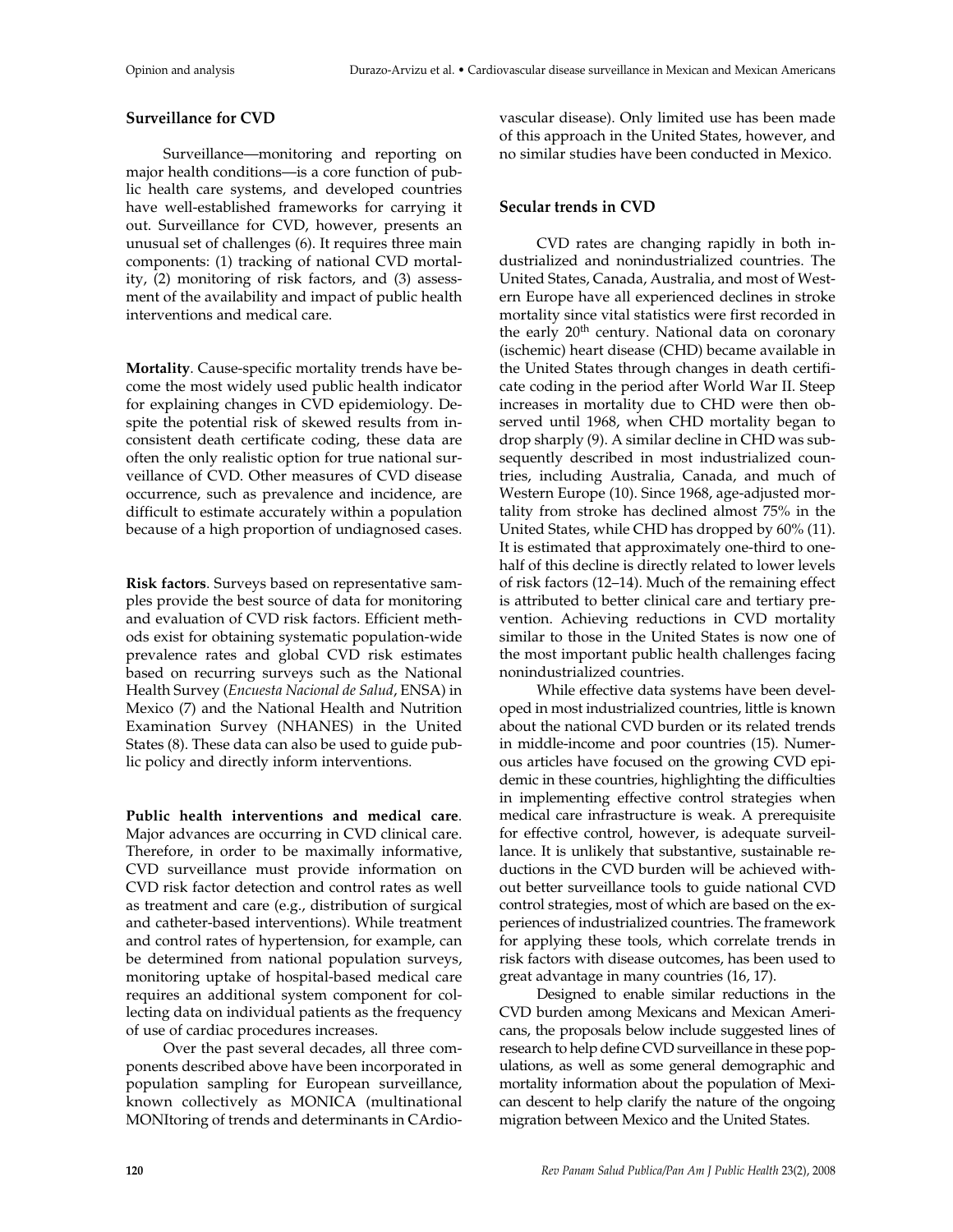#### **Measuring CVD burden among Mexicans and Mexican Americans**

Mexico has a robust public health system with a high-quality vital registration system; a complex medical care system; and recurrent, nationally representative surveys of risk factors. However, attempts to characterize the CVD epidemic for surveillance purposes, including collection of CVD mortality statistics and surveys of CVD risk factors, have been limited. At present, substantial work is needed to define the validity and consistency of death records and to construct trend lines for major vascular conditions, including heart disease, stroke, and the emerging epidemic of diabetes.

### **METHODS**

Vital statistics from Mexico, the United States, Puerto Rico, and Cuba were obtained for 5-year incremental age groups and used to calculate age-adjusted mortality rates from cardiovascular disease and diabetes in the various countries. Mortality rates are presented per 100 000 population, adjusted to the adult (20–84-year) U.S. population in the year 2000 to facilitate comparisons across time and countries. Direct standardization was applied in all cases (18). Standardization is necessary, given that over 69% of the adult Mexican population is young (20–44 years old), compared to 51% in the United States, according to the 2000 census in the respective countries. In addition, 17.7% of adults in the United States are over the age of 65, whereas only 8.3% in Mexico belong to this age group. Based on disease codes from the 10<sup>th</sup> revision of the World Health Organization (WHO) International Statistical Classification of Diseases and Related Health Problems (ICD-10), mortality is reported for total cardiovascular disease (CVD; ICD I00–I99), including total heart disease (HD; ICD I05–I52), coronary heart disease (CHD; ICD I20–I25), and stroke (ICD I60–I69), as well as diabetes (ICD E10–E14).

#### **RESULTS**

The estimated CVD and diabetes mortality rates are shown in Table 1, based on vital statistics records from Mexico, the United States, Puerto Rico, and Cuba. These figures indicate that in comparison to the general population of the United States, mortality from heart disease in Mexico in the year 2000 was 27% lower (174 vs. 239 per 100 000, respectively), whereas stroke was 33% higher (68 vs. 51 per 100 000, respectively). Surprisingly, mortality from diabetes in Mexico for the year 2000 was reported to be almost fivefold higher than in the United States (138 vs. 28 per 100 000, respectively) and is currently listed as the leading cause of death (19).

Table 2 depicts estimated mortality from CVD in the various U.S. subpopulations and in Mexican, Cuban, and Puerto Rican populations. Among men and women in the United States, Mexican Americans have lower mortality rates from total cardiovascular disease—including total heart disease and coronary heart disease—than non-Hispanic whites, African Americans, and Puerto Rican Americans, but higher rates for each of these disease categories than Cuban Americans. Stroke rates among Mexican Americans are lower than those for African Americans, but higher than those for any of the other ethnic groups considered. In addition, women in Mexico have higher rates for total car-

|                                                                | <b>United States</b> |       |       | Mexico |       |       | Puerto Rico |       |       | Cuba |       |       |
|----------------------------------------------------------------|----------------------|-------|-------|--------|-------|-------|-------------|-------|-------|------|-------|-------|
|                                                                | Men                  | Women | Total | Men    | Women | Total | Men         | Women | Total | Men  | Women | Total |
| Heart disease (I05-152) <sup>b</sup><br>Coronary heart disease | 283                  | 197   | 239   | 174    | 174   | 174   | 224         | 165   | 193   | 230  | 197   | 215   |
| $(120 - 125)^b$                                                | 212                  | 133   | 172   | 126    | 105   | 116   | 151         | 103   | 126   | 182  | 149   | 167   |
| Stroke (160-169)b                                              | 49                   | 53    | 51    | 62     | 72    | 68    | 46          | 46    | 46    | 86   | 97    | 92    |
| Total CVD (100-199) <sup>b</sup>                               | 348                  | 262   | 304   | 244    | 255   | 250   | 277         | 216   | 246   | 336  | 318   | 329   |
| Diabetes (E10-E14) <sup>b</sup>                                | 29                   | 28    | 28    | 119    | 157   | 138   | 78          | 82    | 80    | 12   | 26    | 19    |
| Total mortality from CVD<br>and diabetes                       |                      |       | 332   |        |       | 388   |             |       | 326   |      |       | 348   |

**TABLE 1. Age-adjusted mortality rates from cardiovascular disease and diabetes in Mexico and the United States, 2000a**

a Rates per 100 000 population are adjusted to the adult (20–84-year) U.S. population for the year 2000 using the direct standardization method.

<sup>b</sup> Disease codes from WHO's ICD-10 (International Statistical Classification of Diseases and Related Health Problems, 10th revision).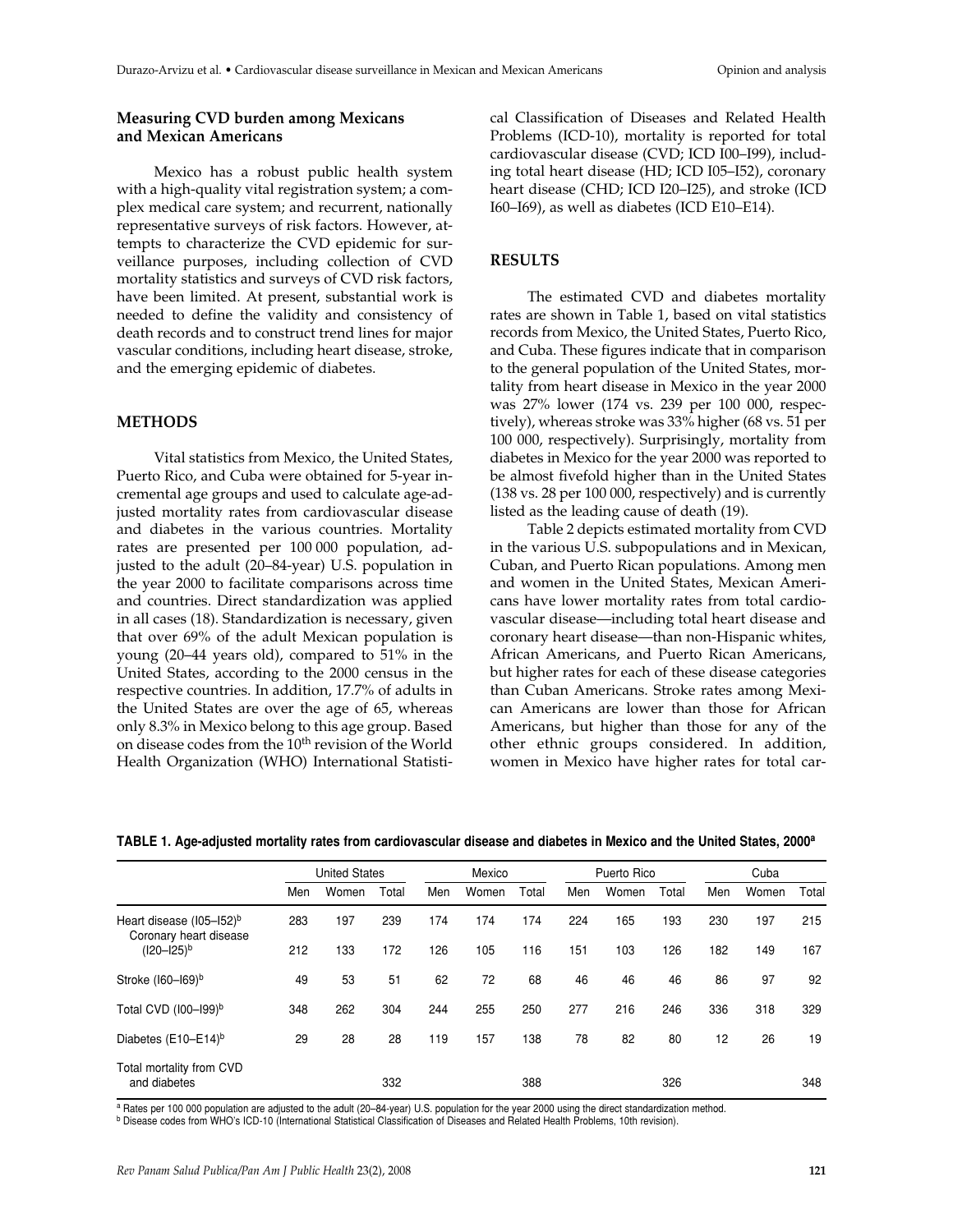|                                                         | Total CVD<br>$100 - 199b$ |     |       | Heart disease<br>$105 - 152b$ |     |       | Coronary heart disease<br>$120 - 125^{b}$ |     |       | <b>Stroke</b><br>160-169 <sup>b</sup> |     |       |
|---------------------------------------------------------|---------------------------|-----|-------|-------------------------------|-----|-------|-------------------------------------------|-----|-------|---------------------------------------|-----|-------|
|                                                         | Total                     | Men | Women | Total                         | Men | Women | Total                                     | Men | Women | Total                                 | Men | Women |
| U.S.<br>subpopulations                                  |                           |     |       |                               |     |       |                                           |     |       |                                       |     |       |
| Non-Hispanic whites                                     | 278                       | 310 | 251   | 220                           | 254 | 188   | 161                                       | 195 | 136   | 44                                    | 40  | 50    |
| African Americans                                       | 472                       | 531 | 430   | 368                           | 422 | 329   | 235                                       | 277 | 204   | 85                                    | 88  | 83    |
| <b>Mexican Americans</b>                                | 266                       | 291 | 237   | 203                           | 228 | 175   | 153                                       | 178 | 126   | 53                                    | 53  | 53    |
| <b>Cuban Americans</b><br><b>Puerto Rican Americans</b> | 234                       | 272 | 199   | 196                           | 228 | 166   | 153                                       | 181 | 127   | 30                                    | 33  | 27    |
| (mainland)                                              | 288                       | 332 | 252   | 235                           | 271 | 205   | 176                                       | 209 | 149   | 43                                    | 49  | 38    |
| All Hispanic Americans                                  | 235                       | 264 | 206   | 182                           | 209 | 156   | 159                                       | 163 | 113   | 43                                    | 43  | 42    |
| Mexican, Cuban, and<br>Puerto Rican populations         |                           |     |       |                               |     |       |                                           |     |       |                                       |     |       |
| <b>Mexicans</b>                                         | 250                       | 244 | 255   | 174                           | 174 | 174   | 116                                       | 126 | 105   | 68                                    | 62  | 72    |
| Cubans                                                  | 329                       | 336 | 318   | 215                           | 230 | 197   | 167                                       | 182 | 149   | 92                                    | 86  | 97    |
| Puerto Ricans (island)                                  | 246                       | 277 | 216   | 193                           | 224 | 165   | 126                                       | 151 | 103   | 46                                    | 46  | 46    |

**TABLE 2. Mortality rates from cardiovascular disease, by gender, ages 20–84, among U.S. subpopulations and among Cuban, Mexican, and Puerto Rican populations, 2000a**

a Per 100 000 population.

**bDisease codes from WHO's ICD-10 (International Statistical Classification of Diseases and Related Health Problems, 10th revision).** 

diovascular disease, heart disease, and coronary heart disease than Puerto Rican women, whereas (with the exception of stroke) the opposite is observed among men. Stroke rates are lower among Puerto Ricans than Cubans and Mexicans.

#### **CONCLUSION**

In aggregate, Hispanics are the largest minority population in the United States, and two-thirds of this subpopulation are Mexican Americans. Despite considerable debate, the CVD burden in this population has not been adequately described. At present, it is crucial to obtain reliable information about current levels of CVD and trends. Routine vital statistics data as well as cohort studies based on national samples demonstrate that Hispanic Americans have total mortality rate ratios of approximately 0.65 relative to whites (20–23). However, local studies from Texas suggest Hispanic Americans have higher CVD rates than non-Hispanic whites (24, 25). As noted, mortality reports from Mexico suggest lower rates of coronary heart disease but greater mortality from stroke and diabetes compared to the total U.S. population. Because there is usually a one-generation time lag before migrant populations lose the mortality structure of their country of origin, these data raise questions about the validity of Mexican American vital statistics in the United States. Assuming that with more consistent death certificate coding stroke can be considered a "sentinel condition,"

and that the vital records comparison between the United States and Mexico in Table 1 is valid, then the reported rates for stroke among Mexican Americans shown in Table 2 are underestimated by almost 22% (53 vs. 68 per 100 000). In this regard, the comparability of the counting systems used to estimate numerators (i.e., deaths) and denominators (i.e., population) needs to be carefully considered. In order to develop an effective CVD control strategy, better surveillance methods will need to be implemented for the Mexican American population.

The most striking feature of the United States–Mexico comparison is the markedly higher mortality ascribed to diabetes in Mexico. These data need to be analyzed within the context of risk factor prevalence rates from the population surveys that document lower diabetes prevalence in Mexico. While these higher mortality rates could reflect, in part, lower levels of medical attention, the discrepancy between prevalence and recorded death rates needs to be explored.

#### **Future directions**

Much of the public health literature in the United States concerning the health status of Latin American immigrants over the past several decades has been organized around the concept of the "Hispanic paradox." This concept grew out of the observation that despite a limited educational background and low occupational status, the health experience of Spanish-speaking immigrants has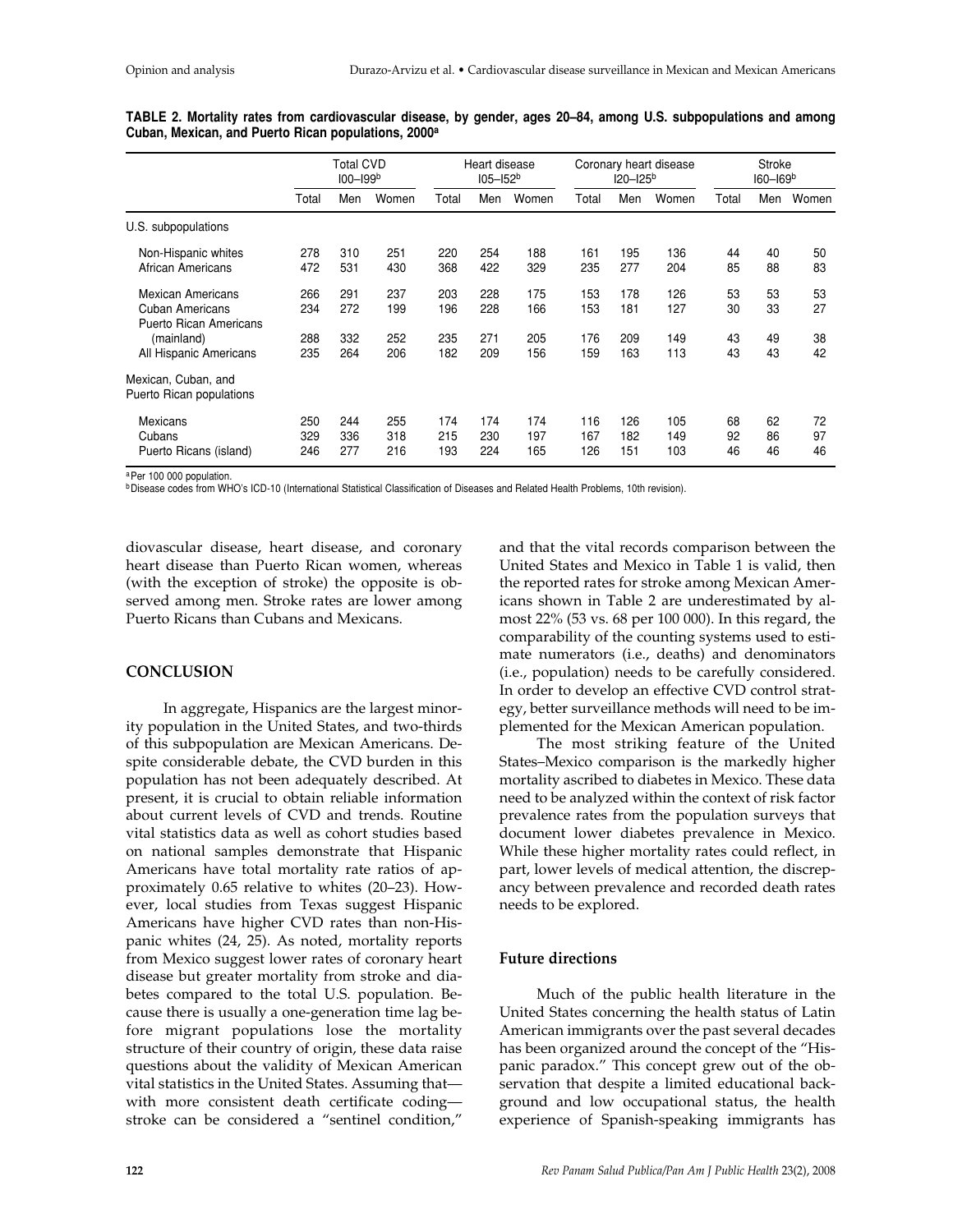been quite favorable relative to the majority population. This so-called paradox should be viewed with caution, however, as it is apparent that the framework used to define it stems from culturally specific expectations from within the United States, where "low socioeconomic status" is viewed as a powerful and independent negative force determining health experiences. In addition, myriad different cultural practices exist among populations labeled as "Hispanic" in the United States, many of which may have either positive or negative influences on health. Therefore, many questions have been raised regarding the validity of the "Hispanic paradox" (24, 26, 27). Other approaches for gathering and analyzing data need to be undertaken, however, before this concept is totally dismissed. A suggested alternative approach would focus on the populations of the various countries of origin. Based on the U.S. census for the year 2000 (28), the Latino population can be divided into five main categories: (1) Mexican Americans (59.3%), by far the largest group, accounting for more than one-third of a million new U.S. immigrants per year; (2) Cuban Americans (3.5%), an established U.S. subpopulation with limited ongoing migration; (3) Puerto Rican Americans (9.7%)—despite U.S. citizenship, this group remains distinct from the majority U.S. population due to its ongoing bidirectional migration and retention of Latin American culture; (4) Central Americans (5.1%), including many persons seeking high-wage employment; and (5) South Americans (4.0%) and other Hispanics (18.3%).

It should be noted that various mechanisms rooted in the nature of the economic transitions occurring in specific source countries as a result of globalization could affect CVD patterns in the respective country population. Many societies recently articulated by the global economy exhibit patterns of disease risk that are the inverse of those found in mature capitalist countries (e.g., in Mexico, persons with lower educational level are less likely to smoke cigarettes, which is the inverse of the situation in the United States). Therefore, understanding of CVD patterns among Mexican Americans will be greatly enhanced by taking account of experiences in both the United States and Mexico, as well as the current large-scale migration between the two countries, and by abandoning the use of the category "Hispanic," which aggregates dissimilar population groups.

Much can be learned by viewing the health status of Mexican Americans as the extension and natural evolution of the experience in Mexico. A rigorous characterization of the Mexican migrant population will shed light on their health status and disease burden. Likewise, U.S. public health data extrapolated from CVD monitoring to guide CVD

intervention strategies could also be applied to CVD control strategies in Mexico. A first logical step toward integrating the knowledge base from Mexico would be to align existing data systems in the two countries and to describe the underlying patterns of disease outcomes and risk status. The feasibility and effectiveness of the U.S. control strategy could then be evaluated within the Mexican context. To initiate this process, the following lines of research are suggested:

- Describe the health-related characteristics of those migrating from Mexico to the United States;
- Describe the epidemiology of CVD in Mexico, using the country's robust national data sets, which allow for ongoing surveillance of trends;
- Use the knowledge gained from studies in Mexico to shed light on the transitional health status observed among Mexican Americans; and
- Use the information generated by the lines of research suggested above to identify challenges and opportunities that might be useful in defining new policy initiatives to improve cardiovascular health among populations on both sides of the border.

#### **SINOPSIS**

## **Enfermedad cardiovascular en mexicanos y estadounidenses de ascendencia mexicana: una historia de dos países**

*La migración a gran escala que tiene lugar actualmente de México a los Estados Unidos de América origina nuevos retos para la salud pública. Se deben diseñar políticas de salud bien fundamentadas que aborden los problemas emergentes de salud en los estadounidenses de origen mexicano y otras subpoblaciones de los Estados Unidos. En este artículo se describe un enfoque que permite analizar la carga de las enfermedades cardiovasculares (ECV), tanto en mexicanos como en estadounidenses de ascendencia mexicana (en el contexto de la sociedad que acaban de abandonar). Estos datos se analizan también en el contexto de otras poblaciones de ascendencia hispanoamericana. La caracterización rigurosa de la población migrante mexicana permitirá explicar el estado de salud de los estadounidenses de ascendencia mexicana. De manera similar, la copiosa experiencia en salud pública acumulada en los Estados Unidos puede ser útil en la lucha para controlar las ECV en México. El primer paso lógico puede ser alinear los sistemas existentes de datos de los dos países y describir los patrones fundamentales del desenlace y las situaciones de riesgo de la enfermedad.*

**Palabras clave:** enfermedades cardiovasculares, vigilancia, mexicanos americanos, México.